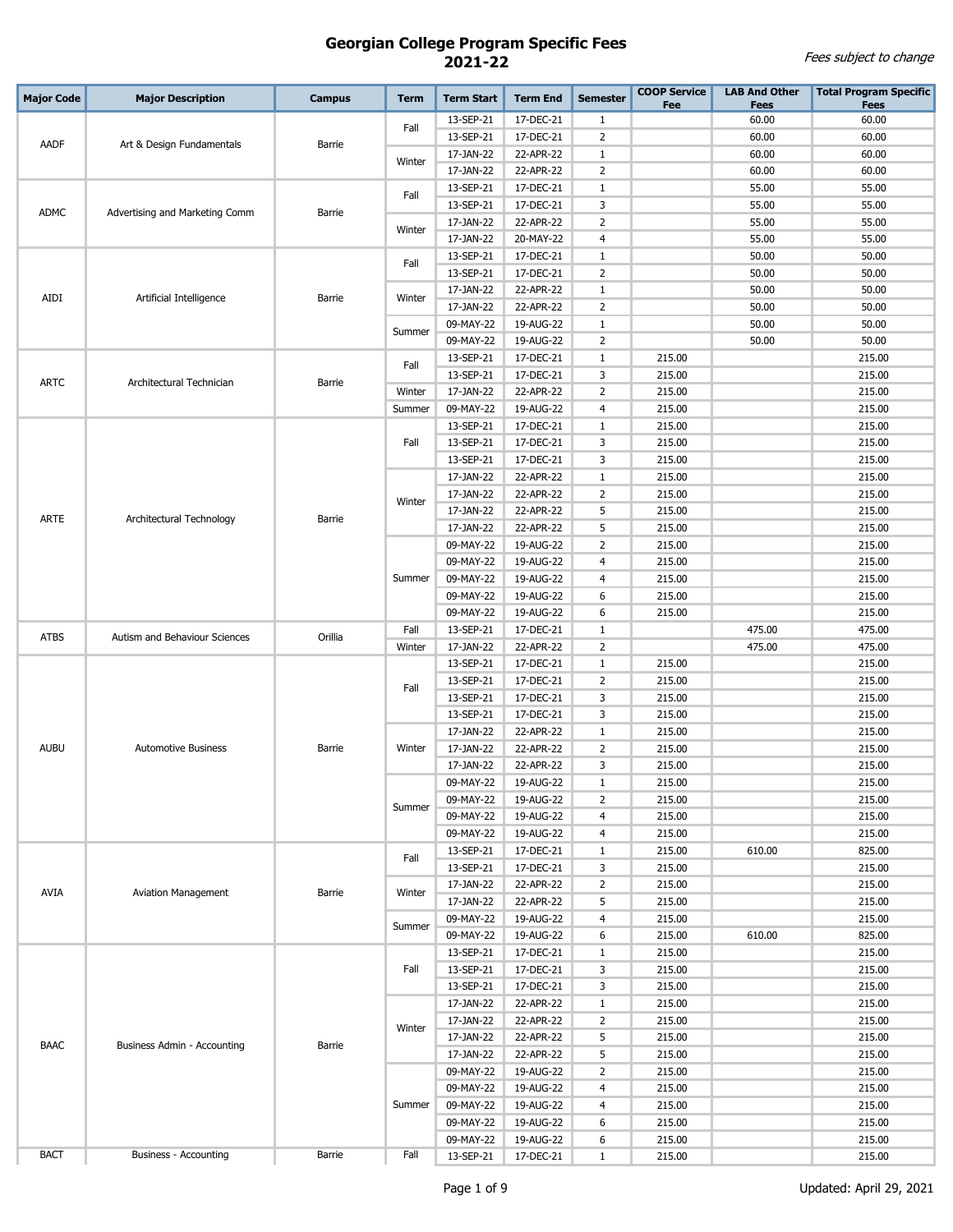| <b>Major Code</b> | <b>Major Description</b>       | <b>Campus</b> | <b>Term</b> | <b>Term Start</b>      | <b>Term End</b>        | <b>Semester</b> | <b>COOP Service</b><br>Fee | <b>LAB And Other</b><br><b>Fees</b> | <b>Total Program Specific</b><br><b>Fees</b> |
|-------------------|--------------------------------|---------------|-------------|------------------------|------------------------|-----------------|----------------------------|-------------------------------------|----------------------------------------------|
|                   |                                |               |             | 13-SEP-21              | 17-DEC-21              | 3               | 215.00                     |                                     | 215.00                                       |
|                   |                                |               | Fall        | 13-SEP-21              | 17-DEC-21              | 3               | 215.00                     |                                     | 215.00                                       |
| <b>BACT</b>       | <b>Business - Accounting</b>   | Barrie        |             | 17-JAN-22              | 22-APR-22              | $\mathbf{1}$    | 215.00                     |                                     | 215.00                                       |
|                   |                                |               | Winter      | 17-JAN-22              | 22-APR-22              | 2               | 215.00                     |                                     | 215.00                                       |
|                   |                                |               |             | 09-MAY-22              | 19-AUG-22              | 2               | 215.00                     |                                     | 215.00                                       |
|                   |                                |               | Summer      | 09-MAY-22              | 19-AUG-22              | $\overline{4}$  | 215.00                     |                                     | 215.00                                       |
|                   |                                |               |             | 09-MAY-22              | 19-AUG-22              | $\overline{4}$  | 215.00                     |                                     | 215.00                                       |
|                   |                                |               |             | 13-SEP-21              | 17-DEC-21              | $\mathbf{1}$    | 215.00                     |                                     | 215.00                                       |
|                   |                                |               |             | 13-SEP-21              | 17-DEC-21              | $\overline{2}$  | 215.00                     |                                     | 215.00                                       |
|                   |                                |               | Fall        | 13-SEP-21              | 17-DEC-21              | 3               | 215.00                     |                                     | 215.00                                       |
|                   |                                |               |             | 13-SEP-21              | 17-DEC-21              | 3               | 215.00                     |                                     | 215.00                                       |
|                   |                                |               |             | 17-JAN-22              | 22-APR-22              | $\mathbf{1}$    | 215.00                     |                                     | 215.00                                       |
|                   |                                |               |             | 17-JAN-22              | 22-APR-22              | 2               | 215.00                     |                                     | 215.00                                       |
|                   |                                |               | Winter      | 17-JAN-22              | 22-APR-22              | 5               | 215.00                     |                                     | 215.00                                       |
| <b>BADM</b>       | <b>Business Administration</b> | Barrie        |             | 17-JAN-22              | 22-APR-22              | 5               | 215.00                     |                                     | 215.00                                       |
|                   |                                |               |             | 17-JAN-22              | 22-APR-22              | 6               | 215.00                     |                                     | 215.00                                       |
|                   |                                |               |             | 09-MAY-22              | 19-AUG-22              | $\mathbf{1}$    | 215.00                     |                                     | 215.00                                       |
|                   |                                |               |             | 09-MAY-22              | 19-AUG-22              | 2               | 215.00                     |                                     | 215.00                                       |
|                   |                                |               |             | 09-MAY-22              | 19-AUG-22              | 3               | 215.00                     |                                     | 215.00                                       |
|                   |                                |               | Summer      | 09-MAY-22              | 19-AUG-22              | $\overline{4}$  | 215.00                     |                                     | 215.00                                       |
|                   |                                |               |             | 09-MAY-22              | 19-AUG-22              | $\overline{4}$  | 215.00                     |                                     | 215.00                                       |
|                   |                                |               |             | 09-MAY-22              | 19-AUG-22              | 6               | 215.00                     |                                     | 215.00                                       |
|                   |                                |               |             | 09-MAY-22              | 19-AUG-22              | 6               | 215.00                     |                                     | 215.00                                       |
|                   |                                |               |             | 13-SEP-21              | 17-DEC-21              | $\mathbf{1}$    | 215.00                     |                                     | 215.00                                       |
|                   |                                |               |             | 13-SEP-21              | 17-DEC-21              | 3               | 215.00                     |                                     | 215.00                                       |
| <b>BAHR</b>       |                                |               | Fall        | 13-SEP-21              | 17-DEC-21              | 3               | 215.00                     |                                     | 215.00                                       |
|                   |                                |               |             | 13-SEP-21              | 17-DEC-21              | $\overline{4}$  | 215.00                     |                                     | 215.00                                       |
|                   |                                |               |             | 13-SEP-21              | 17-DEC-21              | 4               | 215.00                     |                                     | 215.00                                       |
|                   | Bus Admin - Human Resources    | Barrie        |             | 17-JAN-22              | 22-APR-22              | 1               | 215.00                     |                                     | 215.00                                       |
|                   |                                |               | Winter      | 17-JAN-22              | 22-APR-22              | 2               | 215.00                     |                                     | 215.00                                       |
|                   |                                |               |             | 17-JAN-22              | 22-APR-22              | 5               | 215.00                     |                                     | 215.00                                       |
|                   |                                |               |             | 17-JAN-22              | 22-APR-22              | 5               | 215.00                     |                                     | 215.00                                       |
|                   |                                |               | Summer      | 09-MAY-22              | 19-AUG-22              | $\overline{2}$  | 215.00                     |                                     | 215.00                                       |
|                   |                                |               |             | 09-MAY-22<br>09-MAY-22 | 19-AUG-22<br>19-AUG-22 | 6<br>6          | 215.00<br>215.00           |                                     | 215.00<br>215.00                             |
|                   |                                |               |             | 13-SEP-21              | 17-DEC-21              | $\mathbf{1}$    | 215.00                     | 46.00                               | 261.00                                       |
|                   |                                | Barrie        | Fall        | 13-SEP-21              | 17-DEC-21              | 3               | 215.00                     | 46.00                               | 261.00                                       |
|                   |                                |               |             | 13-SEP-21              | 17-DEC-21              | 5               | 215.00                     | 46.00                               | 261.00                                       |
|                   |                                |               |             | 13-SEP-21              | 17-DEC-21              | 7               | 215.00                     | 46.00                               | 261.00                                       |
|                   | Hon Bach. of Interior Design   |               |             | 17-JAN-22              | 22-APR-22              | $\overline{2}$  | 215.00                     | 46.00                               | 261.00                                       |
|                   |                                |               |             | 17-JAN-22              | 22-APR-22              | 4               | 215.00                     | 46.00                               | 261.00                                       |
|                   |                                |               | Winter      | 17-JAN-22              | 22-APR-22              | 6               | 215.00                     | 46.00                               | 261.00                                       |
| <b>BAID</b>       |                                |               |             | 17-JAN-22              | 22-APR-22              | 8               | 215.00                     | 46.00                               | 261.00                                       |
|                   |                                |               | Fall        | 13-SEP-21              | 17-DEC-21              | $\mathbf{1}$    |                            | 500.00                              | 500.00                                       |
| <b>BAKE</b>       | Baking and Pastry Arts         | Barrie        | Winter      | 17-JAN-22              | 22-APR-22              | $\overline{2}$  |                            | 500.00                              | 500.00                                       |
|                   |                                |               | Fall        | 13-SEP-21              | 17-DEC-21              | 5               | 215.00                     |                                     | 215.00                                       |
| <b>BAPA</b>       | Hon BachPolice Studies-AdvStdg | Orillia       |             | 13-SEP-21              | 17-DEC-21              | $\overline{7}$  | 215.00                     |                                     | 215.00                                       |
|                   |                                |               | Winter      | 17-JAN-22              | 22-APR-22              | 6               | 215.00                     |                                     | 215.00                                       |
|                   |                                |               |             | 17-JAN-22              | 22-APR-22              | 8               | 215.00                     |                                     | 215.00                                       |
|                   |                                |               |             | 13-SEP-21              | 17-DEC-21              | $\mathbf{1}$    | 215.00                     |                                     | 215.00                                       |
|                   |                                |               | Fall        | 13-SEP-21              | 17-DEC-21              | 3               | 215.00                     |                                     | 215.00                                       |
|                   |                                |               |             | 13-SEP-21              | 17-DEC-21              | 5               | 215.00                     |                                     | 215.00                                       |
| <b>BAPS</b>       | Hon Bach of Police Studies     | Orillia       |             | 13-SEP-21              | 17-DEC-21              | $\overline{7}$  | 215.00                     |                                     | 215.00                                       |
|                   |                                |               |             | 17-JAN-22              | 22-APR-22              | $\overline{2}$  | 215.00                     |                                     | 215.00                                       |
|                   |                                |               | Winter      | 17-JAN-22              | 22-APR-22              | $\overline{4}$  | 215.00                     |                                     | 215.00                                       |
|                   |                                |               |             | 17-JAN-22              | 22-APR-22              | 6               | 215.00                     |                                     | 215.00                                       |
|                   |                                |               |             | 17-JAN-22              | 22-APR-22              | 8               | 215.00                     |                                     | 215.00                                       |
| <b>BASE</b>       | Building Automation-Sustain En | Barrie        | Fall        | 13-SEP-21              | 17-DEC-21              | $\mathbf{1}$    | 215.00                     |                                     | 215.00                                       |
|                   |                                |               | Winter      | 17-JAN-22              | 22-APR-22              | $\overline{2}$  | 215.00                     |                                     | 215.00                                       |
| <b>BBAA</b>       | Honours Bach Bus Admin(AutMgm) | Barrie        |             | 13-SEP-21              | 17-DEC-21              | $\mathbf{1}$    | 215.00                     |                                     | 215.00                                       |
|                   |                                |               | Fall        | 13-SEP-21              | 17-DEC-21              | 3               | 215.00                     |                                     | 215.00                                       |
|                   |                                |               |             | 13-SEP-21              | 17-DEC-21              | $\overline{4}$  | 215.00                     |                                     | 215.00                                       |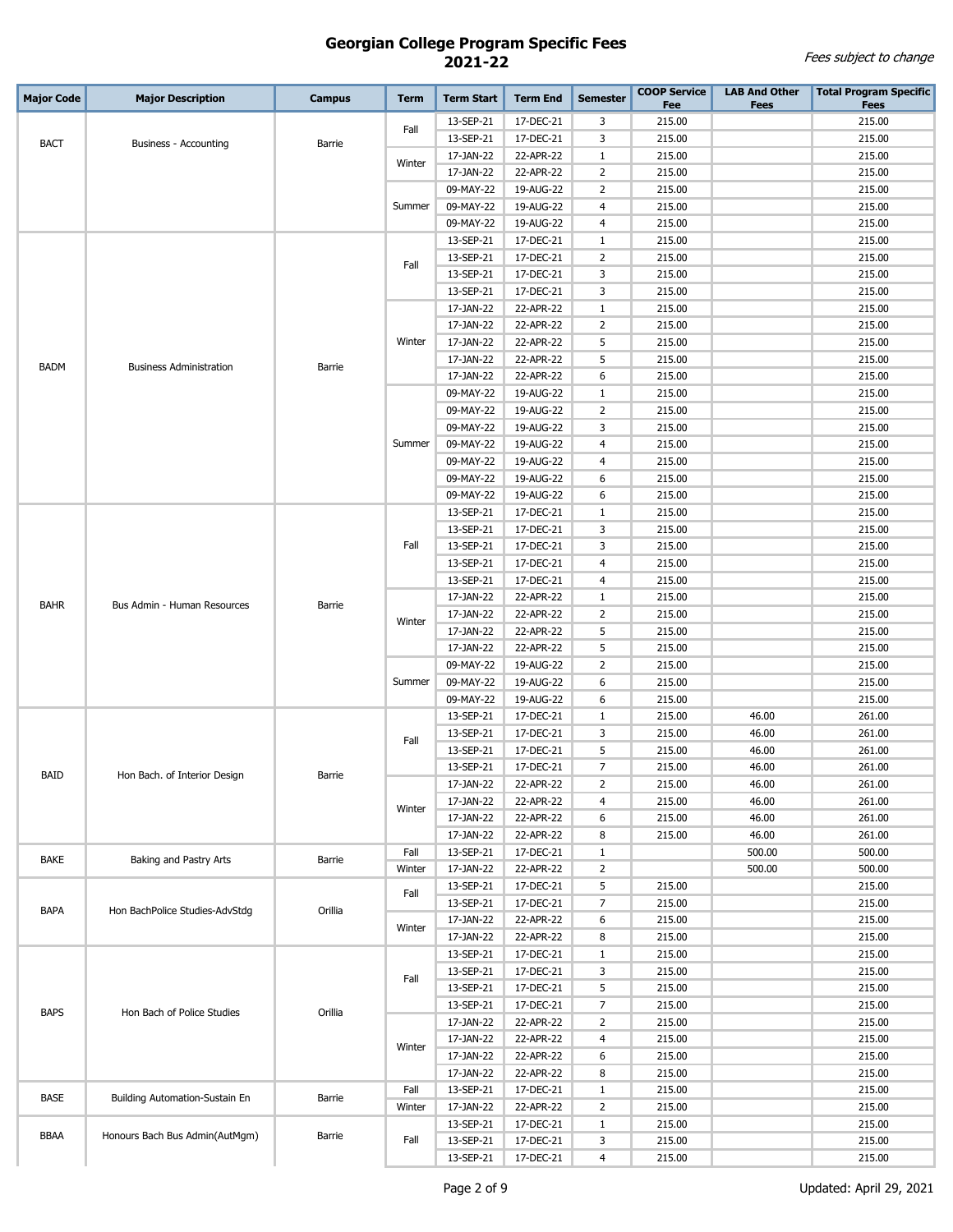| <b>Major Code</b> | <b>Major Description</b>       | <b>Campus</b> | <b>Term</b> | <b>Term Start</b>      | <b>Term End</b>        | <b>Semester</b>                | <b>COOP Service</b> | <b>LAB And Other</b> | <b>Total Program Specific</b> |
|-------------------|--------------------------------|---------------|-------------|------------------------|------------------------|--------------------------------|---------------------|----------------------|-------------------------------|
|                   |                                |               |             |                        |                        |                                | Fee                 | <b>Fees</b>          | <b>Fees</b>                   |
|                   |                                |               |             | 17-JAN-22              | 22-APR-22              | 2                              | 215.00              |                      | 215.00                        |
| <b>BBAA</b>       | Honours Bach Bus Admin(AutMgm) | Barrie        | Winter      | 17-JAN-22              | 22-APR-22              | 5                              | 215.00              |                      | 215.00                        |
|                   |                                |               |             | 17-JAN-22              | 22-APR-22              | $\overline{7}$                 | 215.00              |                      | 215.00                        |
|                   |                                |               |             | 09-MAY-22              | 19-AUG-22              | 4                              | 215.00              |                      | 215.00                        |
|                   |                                |               | Summer      | 09-MAY-22              | 19-AUG-22              | 6                              | 215.00              |                      | 215.00                        |
|                   |                                |               |             | 09-MAY-22              | 19-AUG-22              | 8                              | 215.00              |                      | 215.00                        |
| <b>BBHM</b>       | Hon Bach Bus Admin (Hlth Mgmt) | Barrie        | Fall        | 13-SEP-21              | 17-DEC-21              | 1                              | 215.00              |                      | 215.00                        |
|                   |                                |               | Winter      | 17-JAN-22              | 22-APR-22              | 2                              | 215.00              |                      | 215.00                        |
|                   |                                |               |             | 13-SEP-21              | 17-DEC-21              | 4                              | 215.00              |                      | 215.00                        |
|                   |                                |               |             | 13-SEP-21              | 17-DEC-21              | $\mathbf{1}$                   | 215.00              |                      | 215.00                        |
|                   |                                |               | Fall        | 13-SEP-21              | 17-DEC-21              | 3                              | 215.00              |                      | 215.00                        |
|                   |                                |               | 13-SEP-21   | 17-DEC-21              | 5                      | 215.00                         |                     | 215.00               |                               |
|                   |                                |               |             | 13-SEP-21              | 17-DEC-21              | $\overline{7}$                 | 215.00              |                      | 215.00                        |
|                   |                                |               |             | 17-JAN-22              | 22-APR-22              | 5                              | 215.00              |                      | 215.00                        |
| <b>BBML</b>       | Hon. Bach BusAdmn(Mgmt-Leader) | Barrie        |             | 17-JAN-22              | 22-APR-22              | $\overline{2}$                 | 215.00              |                      | 215.00                        |
|                   |                                |               | Winter      | 17-JAN-22              | 22-APR-22              | $\overline{7}$                 | 215.00              |                      | 215.00                        |
|                   |                                |               |             | 17-JAN-22              | 22-APR-22              | $\overline{4}$<br>6            | 215.00              |                      | 215.00                        |
|                   |                                |               |             | 17-JAN-22              | 22-APR-22              |                                | 215.00              |                      | 215.00<br>215.00              |
|                   |                                |               |             | 17-JAN-22              | 22-APR-22              | 8                              | 215.00              |                      |                               |
|                   |                                |               | Summer      | 09-MAY-22              | 19-AUG-22              | 6                              | 215.00              |                      | 215.00                        |
|                   |                                |               |             | 09-MAY-22              | 19-AUG-22              | 8                              | 215.00              |                      | 215.00                        |
|                   |                                | Fall          | 13-SEP-21   | 17-DEC-21              | $\mathbf{1}$           |                                | 50.00               | 50.00                |                               |
|                   |                                |               |             | 13-SEP-21              | 17-DEC-21              | $\overline{2}$                 |                     | 50.00                | 50.00<br>50.00                |
| <b>BDAT</b>       | <b>Big Data Analytics</b>      | Barrie        | Winter      | 17-JAN-22              | 22-APR-22              | $\mathbf{1}$<br>$\overline{2}$ |                     | 50.00                |                               |
|                   |                                |               |             | 17-JAN-22              | 22-APR-22              |                                |                     | 50.00                | 50.00                         |
|                   |                                |               | Summer      | 09-MAY-22              | 19-AUG-22<br>19-AUG-22 | 1<br>$\overline{2}$            |                     | 50.00<br>50.00       | 50.00<br>50.00                |
|                   |                                |               |             | 09-MAY-22<br>13-SEP-21 | 17-DEC-21              | $\mathbf{1}$                   |                     | 30.00                | 30.00                         |
|                   |                                |               | Fall        | 13-SEP-21              | 17-DEC-21              | 3                              |                     | 30.00                | 30.00                         |
|                   |                                |               |             | 13-SEP-21              | 17-DEC-21              | 3                              |                     | 30.00                | 30.00                         |
|                   |                                |               |             | 17-JAN-22              | 22-APR-22              | $\mathbf{1}$                   |                     | 30.00                | 30.00                         |
| <b>BMKN</b>       | Bus - Marketing (non Co-op)    | Barrie        |             | 17-JAN-22              | 22-APR-22              | $\overline{2}$                 |                     | 30.00                | 30.00                         |
|                   |                                |               | Winter      | 17-JAN-22              | 22-APR-22              | $\overline{4}$                 |                     | 30.00                | 30.00                         |
|                   |                                |               |             | 17-JAN-22              | 22-APR-22              | $\overline{4}$                 |                     | 30.00                | 30.00                         |
|                   |                                |               | Summer      | 09-MAY-22              | 19-AUG-22              | $\overline{2}$                 |                     | 30.00                | 30.00                         |
|                   |                                |               |             | 13-SEP-21              | 17-DEC-21              | $\mathbf{1}$                   | 215.00              | 30.00                | 245.00                        |
|                   |                                |               | Fall        | 13-SEP-21              | 17-DEC-21              | 3                              | 215.00              | 30.00                | 245.00                        |
| <b>BMKT</b>       | Business - Marketing           | Barrie        |             | 17-JAN-22              | 22-APR-22              | $\overline{2}$                 | 215.00              | 30.00                | 245.00                        |
|                   |                                |               | Winter      | 17-JAN-22              | 22-APR-22              | $\overline{4}$                 | 215.00              | 30.00                | 245.00                        |
|                   |                                |               |             | 13-SEP-21              | 17-DEC-21              | $\mathbf{1}$                   | 215.00              |                      | 215.00                        |
|                   |                                |               |             | 13-SEP-21              | 17-DEC-21              | $\overline{2}$                 | 215.00              |                      | 215.00                        |
|                   |                                |               | Fall        | 13-SEP-21              | 17-DEC-21              | 3                              | 215.00              |                      | 215.00                        |
|                   |                                |               |             | 13-SEP-21              | 17-DEC-21              | 3                              | 215.00              |                      | 215.00                        |
|                   |                                |               |             | 17-JAN-22              | 22-APR-22              | $\mathbf{1}$                   | 215.00              |                      | 215.00                        |
| <b>BUSG</b>       | <b>Business</b>                | Barrie        | Winter      | 17-JAN-22              | 22-APR-22              | $\overline{2}$                 | 215.00              |                      | 215.00                        |
|                   |                                |               |             | 09-MAY-22              | 19-AUG-22              | $\mathbf{1}$                   | 215.00              |                      | 215.00                        |
|                   |                                |               |             | 09-MAY-22              | 19-AUG-22              | $\overline{2}$                 | 215.00              |                      | 215.00                        |
|                   |                                |               | Summer      | 09-MAY-22              | 19-AUG-22              | 3                              | 215.00              |                      | 215.00                        |
|                   |                                |               |             | 09-MAY-22              | 19-AUG-22              | $\overline{4}$                 | 215.00              |                      | 215.00                        |
|                   |                                |               |             | 09-MAY-22              | 19-AUG-22              | $\overline{4}$                 | 215.00              |                      | 215.00                        |
|                   |                                |               | Fall        | 13-SEP-21              | 17-DEC-21              | $\mathbf{1}$                   |                     | 150.00               | 150.00                        |
| CABT              | Cabinetmaking Techniques       | Barrie        | Winter      | 17-JAN-22              | 22-APR-22              | $\overline{2}$                 |                     | 150.00               | 150.00                        |
|                   |                                |               | Summer      | 09-MAY-22              | 19-AUG-22              | 3                              |                     | 150.00               | 150.00                        |
|                   |                                |               |             | 13-SEP-21              | 17-DEC-21              | $\mathbf{1}$                   | 215.00              | 50.00                | 265.00                        |
| <b>CMPA</b>       | Computer Programming/Analysis  | Barrie        | Fall        | 13-SEP-21              | 17-DEC-21              | $\overline{2}$                 | 215.00              | 50.00                | 265.00                        |
|                   |                                |               |             | 13-SEP-21              | 17-DEC-21              | 3                              | 215.00              | 50.00                | 265.00                        |
|                   |                                |               |             | 17-JAN-22              | 22-APR-22              | $\mathbf{1}$                   | 215.00              | 50.00                | 265.00                        |
|                   |                                |               | Winter      | 17-JAN-22              | 22-APR-22              | $\overline{2}$                 | 215.00              | 50.00                | 265.00                        |
|                   |                                |               |             | 17-JAN-22              | 22-APR-22              | 3                              | 215.00              | 50.00                | 265.00                        |
|                   |                                |               | Summer      | 09-MAY-22              | 19-AUG-22              | $\mathbf{1}$                   | 215.00              | 50.00                | 265.00                        |
|                   |                                |               |             | 09-MAY-22              | 19-AUG-22              | $\overline{2}$                 | 215.00              | 50.00                | 265.00                        |
|                   |                                |               |             | 09-MAY-22              | 19-AUG-22              | 3                              | 215.00              | 50.00                | 265.00                        |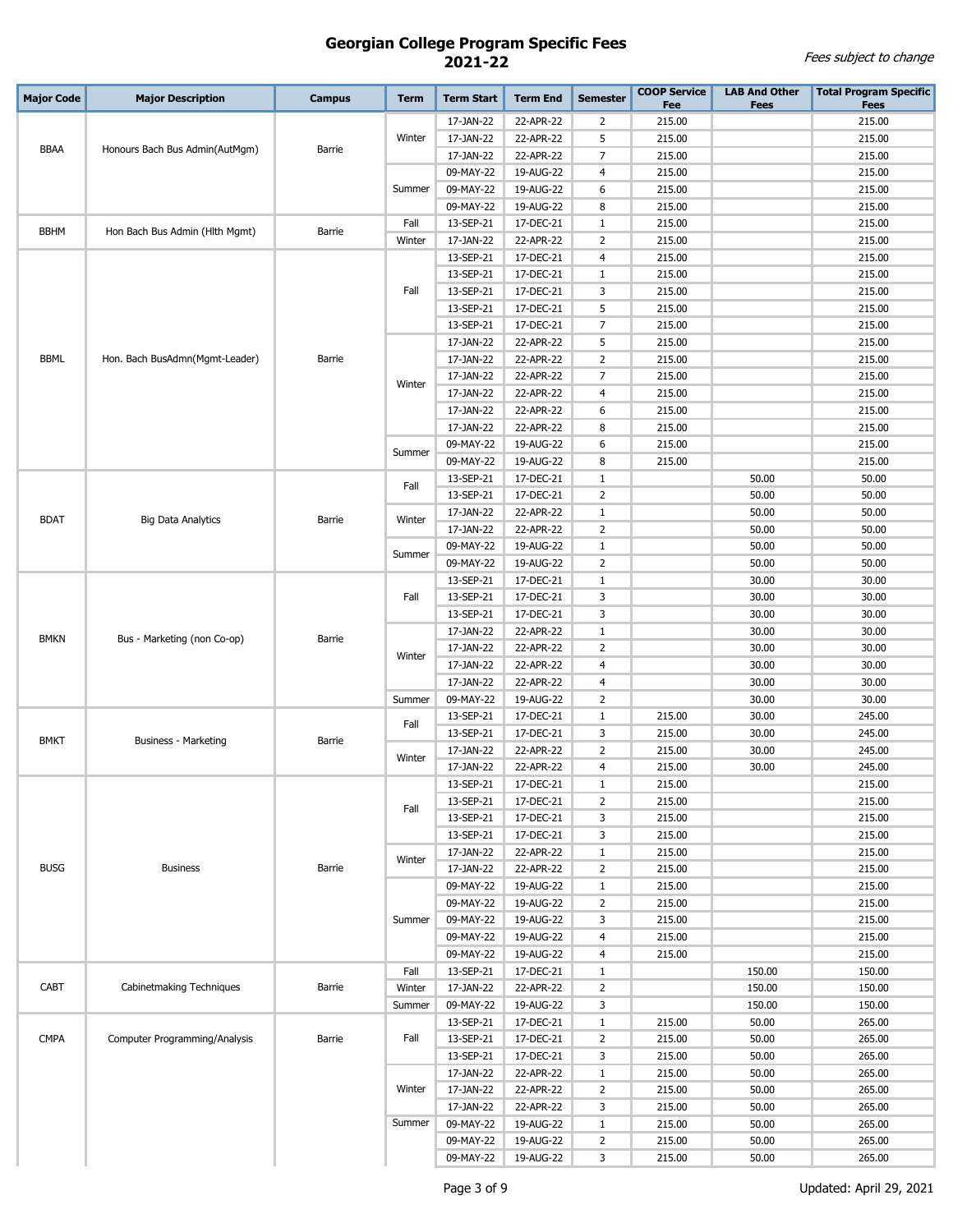| <b>Major Code</b> | <b>Major Description</b>       | <b>Campus</b>      | <b>Term</b> | <b>Term Start</b> | <b>Term End</b> | <b>Semester</b> | <b>COOP Service</b><br>Fee | <b>LAB And Other</b><br>Fees | <b>Total Program Specific</b><br><b>Fees</b> |
|-------------------|--------------------------------|--------------------|-------------|-------------------|-----------------|-----------------|----------------------------|------------------------------|----------------------------------------------|
| <b>CMPA</b>       | Computer Programming/Analysis  | Barrie             | Summer      | 09-MAY-22         | 19-AUG-22       | 4               | 215.00                     | 50.00                        | 265.00                                       |
|                   |                                |                    |             | 09-MAY-22         | 19-AUG-22       | 4               | 215.00                     | 50.00                        | 265.00                                       |
|                   |                                |                    |             | 13-SEP-21         | 17-DEC-21       | 1               | 215.00                     | 50.00                        | 265.00                                       |
|                   |                                | Barrie             | Fall        | 13-SEP-21         | 17-DEC-21       | 2               | 215.00                     | 50.00                        | 265.00                                       |
|                   |                                |                    |             | 13-SEP-21         | 17-DEC-21       | 3               | 215.00                     | 50.00                        | 265.00                                       |
|                   |                                | South Georgian Bay |             | 13-SEP-21         | 17-DEC-21       | 1               | 215.00                     | 50.00                        | 265.00                                       |
|                   | <b>Computer Programming</b>    |                    |             | 17-JAN-22         | 22-APR-22       | 1               | 215.00                     | 50.00                        | 265.00                                       |
| <b>CMPG</b>       |                                | Barrie             | Winter      | 17-JAN-22         | 22-APR-22       | 2               | 215.00                     | 50.00                        | 265.00                                       |
|                   |                                |                    |             | 17-JAN-22         | 22-APR-22       | 3               | 215.00                     | 50.00                        | 265.00                                       |
|                   |                                | South Georgian Bay | Winter      | 17-JAN-22         | 22-APR-22       | 2               | 215.00                     | 50.00                        | 265.00                                       |
|                   |                                |                    |             | 09-MAY-22         | 19-AUG-22       | 1               | 215.00                     | 50.00                        | 265.00                                       |
|                   |                                |                    |             | 09-MAY-22         | 19-AUG-22       | 2               | 215.00                     | 50.00                        | 265.00                                       |
|                   |                                | Barrie             | Summer      | 09-MAY-22         | 19-AUG-22       | 3               | 215.00                     | 50.00                        | 265.00                                       |
|                   |                                |                    |             | 09-MAY-22         | 19-AUG-22       | 4               | 215.00                     | 50.00                        | 265.00                                       |
|                   |                                |                    |             | 09-MAY-22         | 19-AUG-22       | 4               | 215.00                     | 50.00                        | 265.00                                       |
|                   |                                |                    |             | 13-SEP-21         | 17-DEC-21       | 4               | 215.00                     | 50.00                        | 265.00                                       |
|                   |                                |                    |             | 13-SEP-21         | 17-DEC-21       | 5               | 215.00                     | 50.00                        | 265.00                                       |
|                   |                                |                    | Fall        | 13-SEP-21         | 17-DEC-21       | 5               | 215.00                     | 50.00                        | 265.00                                       |
| <b>COPA</b>       | Computer Programmer Analyst    | Barrie             |             | 13-SEP-21         | 17-DEC-21       | 5               | 215.00                     | 50.00                        | 265.00                                       |
|                   |                                |                    |             | 17-JAN-22         | 22-APR-22       | 6               | 215.00                     | 50.00                        | 265.00                                       |
|                   |                                |                    | Winter      | 17-JAN-22         | 22-APR-22       | 6               | 215.00                     | 50.00                        | 265.00                                       |
|                   |                                |                    |             | 17-JAN-22         | 22-APR-22       | 6               | 215.00                     | 50.00                        | 265.00                                       |
| <b>COPR</b>       | Computer Programmer            | <b>Barrie</b>      | Fall        | 13-SEP-21         | 17-DEC-21       | 4               | 215.00                     | 50.00                        | 265.00                                       |
|                   |                                |                    | Fall        | 13-SEP-21         | 17-DEC-21       | 1               |                            | 80.00                        | 80.00                                        |
| <b>CRNT</b>       | Carpentry and Renovation Tcngs | Barrie             | Winter      | 17-JAN-22         | 22-APR-22       | $\overline{2}$  |                            | 80.00                        | 80.00                                        |
|                   |                                |                    | Fall        | 13-SEP-21         | 17-DEC-21       | $\mathbf{1}$    | 215.00                     | 30.00                        | 245.00                                       |
|                   |                                |                    |             | 13-SEP-21         | 17-DEC-21       | 2               | 215.00                     | 30.00                        | 245.00                                       |
| <b>CSTN</b>       |                                |                    |             | 13-SEP-21         | 17-DEC-21       | 3               | 215.00                     | 30.00                        | 245.00                                       |
|                   |                                |                    |             | 17-JAN-22         | 22-APR-22       | 1               | 215.00                     | 30.00                        | 245.00                                       |
|                   |                                | Barrie             | Winter      | 17-JAN-22         | 22-APR-22       | 2               | 215.00                     | 30.00                        | 245.00                                       |
|                   | Computer Syst Techn-Networking |                    |             | 17-JAN-22         | 22-APR-22       | 3               | 215.00                     | 30.00                        | 245.00                                       |
|                   |                                |                    |             | 09-MAY-22         | 19-AUG-22       | 1               | 215.00                     | 30.00                        | 245.00                                       |
|                   |                                |                    |             | 09-MAY-22         | 19-AUG-22       | 2               | 215.00                     | 30.00                        | 245.00                                       |
|                   |                                |                    | Summer      | 09-MAY-22         | 19-AUG-22       | 3               | 215.00                     | 30.00                        | 245.00                                       |
|                   |                                |                    |             | 09-MAY-22         | 19-AUG-22       | 4               | 215.00                     | 30.00                        | 245.00                                       |
|                   |                                |                    |             | 09-MAY-22         | 19-AUG-22       | 4               | 215.00                     | 30.00                        | 245.00                                       |
|                   |                                | Barrie             | Fall        | 13-SEP-21         | 17-DEC-21       | 1               |                            | 400.00                       | 400.00                                       |
|                   |                                | Owen Sound         |             | 13-SEP-21         | 17-DEC-21       | 1               |                            | 400.00                       | 400.00                                       |
| <b>CULI</b>       | <b>Culinary Skills</b>         | Barrie             | Winter      | 17-JAN-22         | 22-APR-22       | 1               |                            | 400.00                       | 400.00                                       |
|                   |                                |                    |             | 17-JAN-22         | 22-APR-22       | $\overline{2}$  |                            | 400.00                       | 400.00                                       |
|                   |                                | Owen Sound         | Winter      | 17-JAN-22         | 22-APR-22       | 2               |                            | 400.00                       | 400.00                                       |
|                   |                                | <b>Barrie</b>      | Summer      | 09-MAY-22         | 19-AUG-22       | $\overline{2}$  |                            | 400.00                       | 400.00                                       |
|                   |                                |                    |             | 13-SEP-21         | 17-DEC-21       | $\mathbf{1}$    | 215.00                     | 400.00                       | 615.00                                       |
|                   |                                | Barrie             | Fall        | 13-SEP-21         | 17-DEC-21       | 3               | 215.00                     | 400.00                       | 615.00                                       |
|                   |                                |                    |             | 13-SEP-21         | 17-DEC-21       | 3               | 215.00                     | 400.00                       | 615.00                                       |
|                   |                                | Owen Sound         |             | 13-SEP-21         | 17-DEC-21       | 3               | 215.00                     | 400.00                       | 615.00                                       |
| <b>CULN</b>       | <b>Culinary Management</b>     |                    |             | 17-JAN-22         | 22-APR-22       | $1\,$           | 215.00                     | 400.00                       | 615.00                                       |
|                   |                                | Barrie             |             | 17-JAN-22         | 22-APR-22       | $\overline{2}$  | 215.00                     | 400.00                       | 615.00                                       |
|                   |                                |                    | Winter      | 17-JAN-22         | 22-APR-22       | 4               | 215.00                     | 400.00                       | 615.00                                       |
|                   |                                |                    |             | 17-JAN-22         | 22-APR-22       | 4               | 215.00                     | 400.00                       | 615.00                                       |
|                   |                                | Owen Sound         |             | 17-JAN-22         | 22-APR-22       | 4               | 215.00                     | 400.00                       | 615.00                                       |
|                   |                                | <b>Barrie</b>      | Summer      | 09-MAY-22         | 19-AUG-22       | $\overline{2}$  | 215.00                     | 400.00                       | 615.00                                       |
|                   |                                |                    | Fall        | 13-SEP-21         | 17-DEC-21       | $\mathbf{1}$    | 215.00                     |                              | 215.00                                       |
| <b>CVET</b>       | Civil Engineering Technician   | Barrie             |             | 13-SEP-21         | 17-DEC-21       | 3               | 215.00                     |                              | 215.00                                       |
|                   |                                |                    | Winter      | 17-JAN-22         | 22-APR-22       | 2               | 215.00                     |                              | 215.00                                       |
|                   |                                |                    |             | 17-JAN-22         | 22-APR-22       | 4               | 215.00                     |                              | 215.00                                       |
|                   |                                |                    | Fall        | 13-SEP-21         | 17-DEC-21       | $\mathbf{1}$    | 215.00                     |                              | 215.00                                       |
|                   |                                |                    |             | 13-SEP-21         | 17-DEC-21       | 3               | 215.00                     |                              | 215.00                                       |
| <b>CVTY</b>       | Civil Engineering Technology   | <b>Barrie</b>      |             | 17-JAN-22         | 22-APR-22       | $\overline{2}$  | 215.00                     |                              | 215.00                                       |
|                   |                                |                    | Winter      | 17-JAN-22         | 22-APR-22       | 4               | 215.00                     |                              | 215.00                                       |
|                   |                                |                    |             | 17-JAN-22         | 22-APR-22       | 5               | 215.00                     |                              | 215.00                                       |
|                   |                                |                    | Summer      | 09-MAY-22         | 19-AUG-22       | 6               | 215.00                     |                              | 215.00                                       |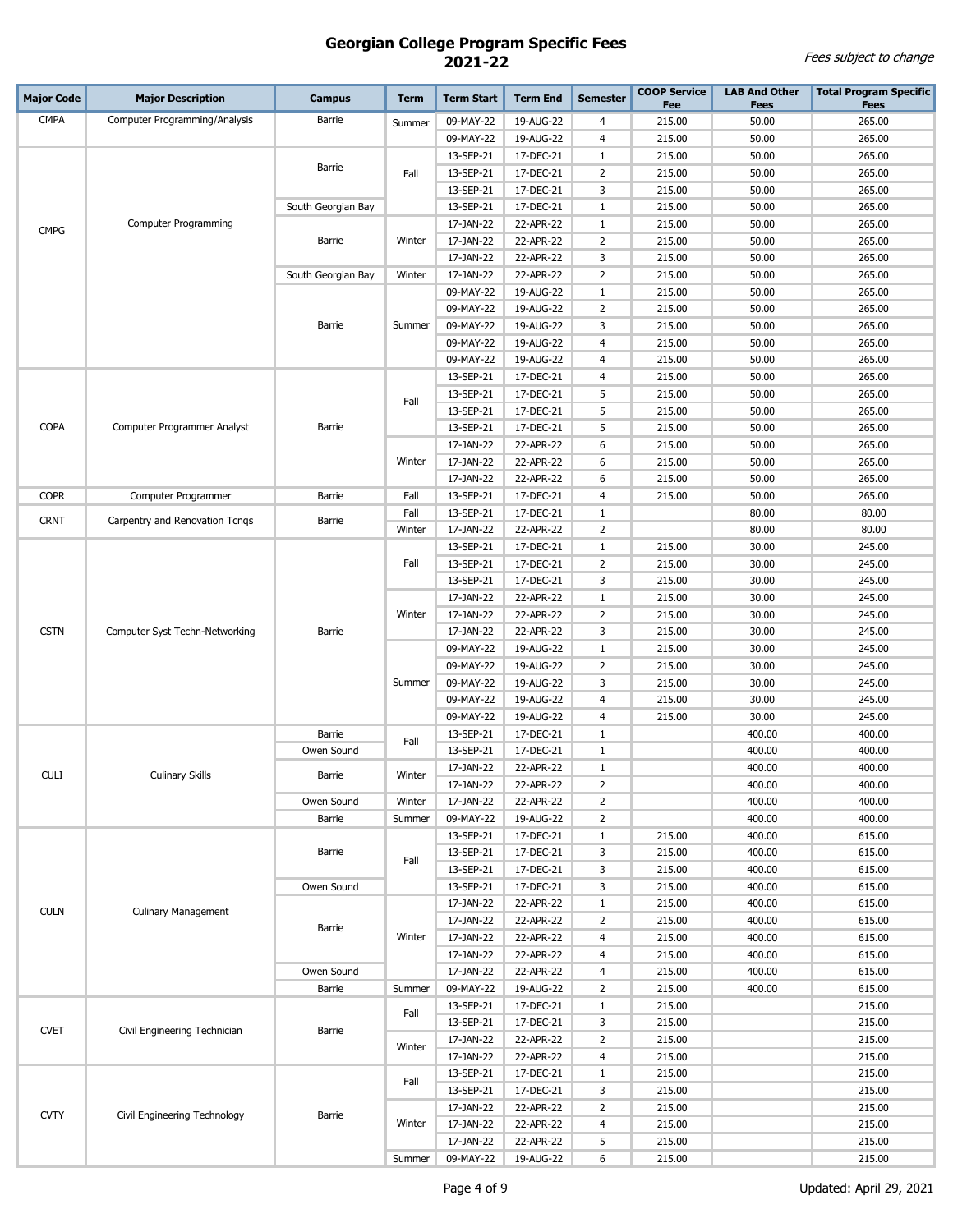| <b>Major Code</b> | <b>Major Description</b>         | <b>Campus</b> | <b>Term</b> | <b>Term Start</b>      | <b>Term End</b>        | <b>Semester</b> | <b>COOP Service</b><br>Fee | <b>LAB And Other</b><br><b>Fees</b> | <b>Total Program Specific</b><br><b>Fees</b> |
|-------------------|----------------------------------|---------------|-------------|------------------------|------------------------|-----------------|----------------------------|-------------------------------------|----------------------------------------------|
|                   |                                  |               |             | 13-SEP-21              | 17-DEC-21              | $\mathbf{1}$    |                            | 293.33                              | 293.33                                       |
|                   |                                  |               | Fall        | 13-SEP-21              | 10-DEC-21              | 3               |                            | 293.33                              | 293.33                                       |
|                   |                                  |               |             | 17-JAN-22              | 22-APR-22              | 1               |                            | 293.33                              | 293.33                                       |
| <b>DNAS</b>       | Dental Assisting (Lvls I & II)   | Barrie        | Winter      | 17-JAN-22              | 22-APR-22              | $\overline{2}$  |                            | 293.33                              | 293.33                                       |
|                   |                                  |               |             | 09-MAY-22              | 19-AUG-22              | $\overline{2}$  |                            | 293.33                              | 293.33                                       |
|                   |                                  |               | Summer      | 09-MAY-22              | 12-AUG-22              | 3               |                            | 293.33                              | 293.33                                       |
|                   |                                  |               |             | 13-SEP-21              | 17-DEC-21              | $1\,$           |                            | 169.60                              | 169.60                                       |
|                   | Dental Hygiene (6 semesters)     |               | Fall        | 13-SEP-21              | 17-DEC-21              | 6               |                            | 169.60                              | 169.60                                       |
| <b>DNTH</b>       |                                  | <b>Barrie</b> | Winter      | 17-JAN-22              | 22-APR-22              | $\overline{2}$  |                            | 169.60                              | 169.60                                       |
|                   |                                  |               | Summer      | 09-MAY-22              | 19-AUG-22              | 3               |                            | 169.60                              | 169.60                                       |
|                   |                                  |               | Fall        | 13-SEP-21              | 17-DEC-21              | $\mathbf{1}$    |                            | 3,000.00                            | 3,000.00                                     |
| <b>DNTM</b>       | Denturism                        | Barrie        | Winter      | 17-JAN-22              | 22-APR-22              | 2               |                            | 2,000.00                            | 2,000.00                                     |
|                   |                                  |               |             | 13-SEP-21              | 17-DEC-21              | $\mathbf{1}$    | 215.00                     | 25.00                               | 240.00                                       |
|                   |                                  |               | Fall        | 13-SEP-21              | 17-DEC-21              | 3               | 215.00                     | 25.00                               | 240.00                                       |
|                   |                                  |               |             | 13-SEP-21              | 17-DEC-21              | 4               | 215.00                     | 25.00                               | 240.00                                       |
|                   |                                  |               |             | 17-JAN-22              | 22-APR-22              | $\mathbf{1}$    | 215.00                     | 25.00                               | 240.00                                       |
| EETN              | Electrical Eng Technician        | Barrie        | Winter      | 17-JAN-22              | 22-APR-22              | $\overline{2}$  | 215.00                     | 25.00                               | 240.00                                       |
|                   |                                  |               |             | 17-JAN-22              | 22-APR-22              | 3               | 215.00                     | 25.00                               | 240.00                                       |
|                   |                                  |               |             | 17-JAN-22              | 22-APR-22              | $\overline{4}$  | 215.00                     | 25.00                               | 240.00                                       |
|                   |                                  |               | Summer      | 09-MAY-22              | 19-AUG-22              | $\overline{2}$  | 215.00                     | 25.00                               | 240.00                                       |
|                   |                                  |               |             | 09-MAY-22              | 19-AUG-22              | 4               | 215.00                     | 25.00                               | 240.00                                       |
|                   |                                  |               |             | 13-SEP-21              | 17-DEC-21              | $\mathbf{1}$    | 215.00                     | 25.00                               | 240.00                                       |
|                   |                                  |               | Fall        | 13-SEP-21              | 17-DEC-21              | 3               | 215.00                     | 25.00                               | 240.00                                       |
|                   |                                  | Barrie        |             | 13-SEP-21              | 17-DEC-21              | 4               | 215.00                     | 25.00                               | 240.00                                       |
|                   |                                  |               |             | 13-SEP-21              | 17-DEC-21              | 6               | 215.00                     | 25.00                               | 240.00                                       |
|                   | <b>Electrical Eng Technology</b> |               |             | 17-JAN-22              | 22-APR-22              | 1               | 215.00                     | 25.00                               | 240.00                                       |
|                   |                                  |               |             | 17-JAN-22              | 22-APR-22              | $\overline{2}$  | 215.00                     | 25.00                               | 240.00                                       |
| EETY              |                                  |               | Winter      | 17-JAN-22              | 22-APR-22              | 3               | 215.00                     | 25.00                               | 240.00                                       |
|                   |                                  |               |             | 17-JAN-22              | 22-APR-22              | $\overline{4}$  | 215.00                     | 25.00                               | 240.00                                       |
|                   |                                  |               |             | 17-JAN-22              | 22-APR-22              | 5               | 215.00                     | 25.00                               | 240.00                                       |
|                   |                                  |               |             | 09-MAY-22              | 19-AUG-22              | $\overline{2}$  | 215.00                     | 25.00                               | 240.00                                       |
|                   |                                  |               |             | 09-MAY-22              | 19-AUG-22              | 4               | 215.00                     | 25.00                               | 240.00                                       |
|                   |                                  |               | Summer      | 09-MAY-22              | 19-AUG-22              | 5               | 215.00                     | 25.00                               | 240.00                                       |
|                   |                                  |               |             | 09-MAY-22              | 19-AUG-22              | 5               | 215.00                     | 25.00                               | 240.00                                       |
|                   |                                  |               |             | 09-MAY-22              | 19-AUG-22              | 6               | 215.00                     | 25.00                               | 240.00                                       |
|                   |                                  | Barrie        | Fall        | 13-SEP-21              | 17-DEC-21              | $\mathbf{1}$    | 215.00                     |                                     | 215.00                                       |
| <b>ENTC</b>       | Business-Entrepreneurship-coop   |               |             | 13-SEP-21              | 17-DEC-21              | 3               | 215.00                     |                                     | 215.00                                       |
|                   |                                  |               | Winter      | 17-JAN-22              | 22-APR-22              | $\overline{2}$  | 215.00                     |                                     | 215.00                                       |
|                   |                                  |               |             | 17-JAN-22              | 22-APR-22              | 4               | 215.00                     |                                     | 215.00                                       |
|                   |                                  |               | Fall        | 13-SEP-21              | 17-DEC-21              | 1               | 215.00                     |                                     | 215.00                                       |
| <b>ENTN</b>       | Environmental Technician         | Barrie        |             | 13-SEP-21<br>17-JAN-22 | 17-DEC-21<br>22-APR-22 | 3<br>2          | 215.00<br>215.00           | 215.00                              | 430.00<br>215.00                             |
|                   |                                  |               | Winter      | 17-JAN-22              | 22-APR-22              | $\overline{a}$  | 215.00                     |                                     | 215.00                                       |
|                   |                                  |               |             | 13-SEP-21              | 17-DEC-21              | $\mathbf{1}$    | 215.00                     |                                     | 215.00                                       |
|                   |                                  |               | Fall        | 13-SEP-21              | 17-DEC-21              | 3               | 215.00                     | 215.00                              | 430.00                                       |
|                   |                                  |               |             | 17-JAN-22              | 22-APR-22              | $\overline{2}$  | 215.00                     |                                     | 215.00                                       |
| <b>ENVR</b>       | Environmental Technology         | <b>Barrie</b> | Winter      | 17-JAN-22              | 22-APR-22              | $\overline{a}$  | 215.00                     |                                     | 215.00                                       |
|                   |                                  |               |             | 17-JAN-22              | 22-APR-22              | 5               | 215.00                     |                                     | 215.00                                       |
|                   |                                  |               | Summer      | 09-MAY-22              | 19-AUG-22              | 6               | 215.00                     |                                     | 215.00                                       |
|                   |                                  |               |             | 13-SEP-21              | 17-DEC-21              | $\mathbf{1}$    |                            | 216.00                              | 216.00                                       |
|                   |                                  |               | Fall        | 13-SEP-21              | 17-DEC-21              | 3               |                            | 101.00                              | 101.00                                       |
| <b>ESTH</b>       | Esthetician                      | Barrie        |             | 13-SEP-21              | 17-DEC-21              | 3               |                            | 101.00                              | 101.00                                       |
|                   |                                  |               | Winter      | 17-JAN-22              | 22-APR-22              | $\mathbf{1}$    |                            | 216.00                              | 216.00                                       |
|                   |                                  |               | Fall        | 13-SEP-21              | 17-DEC-21              | $\mathbf{1}$    |                            | 150.00                              | 150.00                                       |
| <b>EVNT</b>       | Event Management                 | Barrie        | Winter      | 17-JAN-22              | 22-APR-22              | $\overline{2}$  |                            | 150.00                              | 150.00                                       |
|                   |                                  |               |             | 13-SEP-21              | 17-DEC-21              | $\mathbf{1}$    |                            | 225.00                              | 225.00                                       |
|                   |                                  |               | Fall        | 13-SEP-21              | 17-DEC-21              | 3               |                            | 200.00                              | 200.00                                       |
| <b>FHPR</b>       |                                  |               |             | 13-SEP-21              | 17-DEC-21              | 3               |                            | 200.00                              | 200.00                                       |
|                   | Fitness and Health Promotion     | <b>Barrie</b> |             | 17-JAN-22              | 22-APR-22              | $\mathbf{1}$    |                            | 225.00                              | 225.00                                       |
|                   |                                  |               | Winter      | 17-JAN-22              | 22-APR-22              | 3               |                            | 200.00                              | 200.00                                       |
|                   |                                  |               | Summer      | 09-MAY-22              | 19-AUG-22              | $\mathbf{1}$    |                            | 225.00                              | 225.00                                       |
|                   |                                  |               |             | 13-SEP-21              | 17-DEC-21              | $\mathbf{1}$    |                            | 130.00                              | 130.00                                       |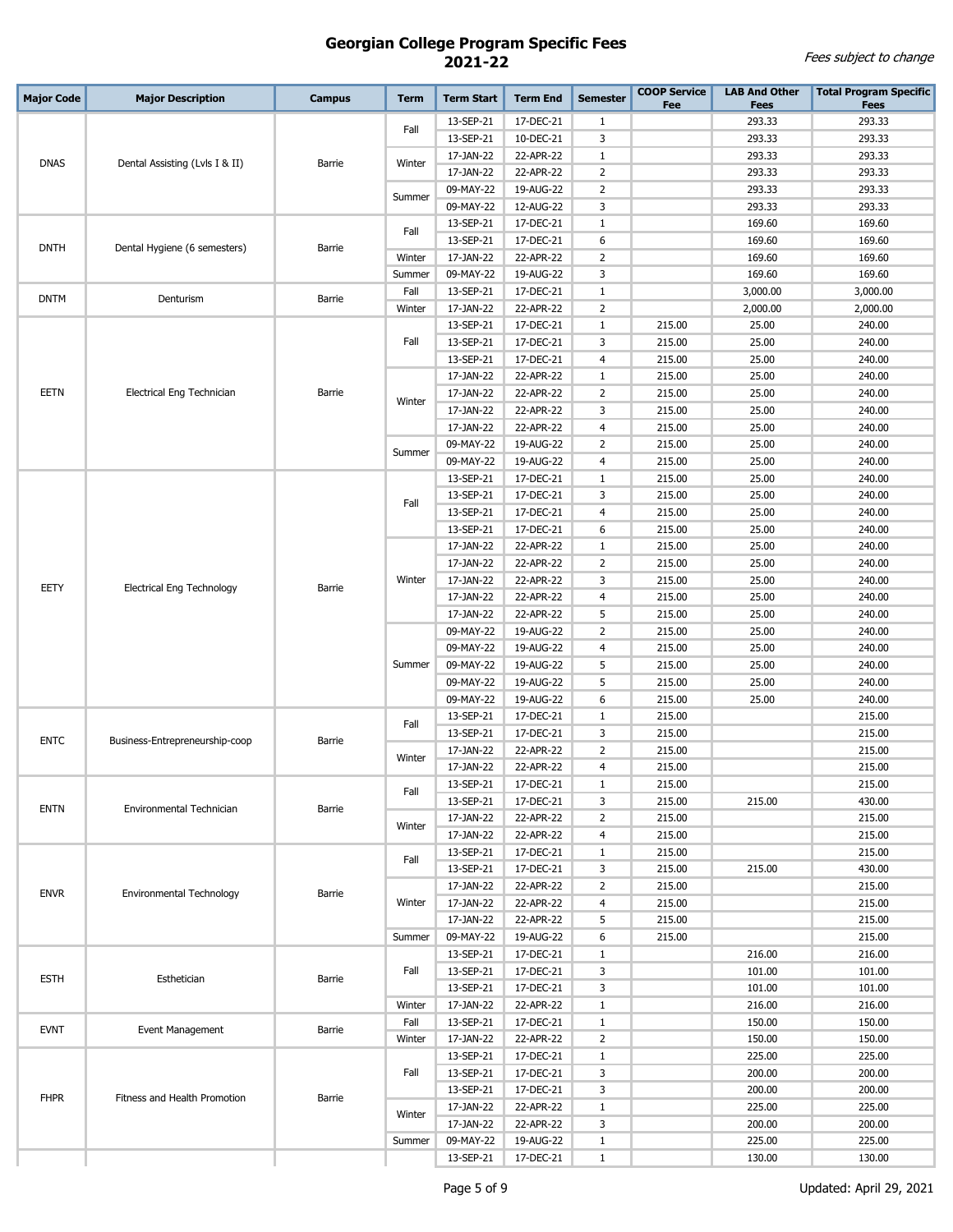| <b>Major Code</b> | <b>Major Description</b>       | <b>Campus</b>       | <b>Term</b> | <b>Term Start</b>      | <b>Term End</b>        | <b>Semester</b> | <b>COOP Service</b><br>Fee | <b>LAB And Other</b><br><b>Fees</b> | <b>Total Program Specific</b><br><b>Fees</b> |
|-------------------|--------------------------------|---------------------|-------------|------------------------|------------------------|-----------------|----------------------------|-------------------------------------|----------------------------------------------|
|                   |                                |                     | Fall        | 13-SEP-21              | 17-DEC-21              | 3               |                            | 130.00                              | 130.00                                       |
|                   |                                |                     |             | 13-SEP-21              | 17-DEC-21              | 5               |                            | 130.00                              | 130.00                                       |
| <b>FIAA</b>       | Fine Arts Advanced             | Barrie              |             | 17-JAN-22              | 22-APR-22              | $\overline{2}$  |                            | 130.00                              | 130.00                                       |
|                   |                                |                     | Winter      | 17-JAN-22              | 22-APR-22              | 4               |                            | 130.00                              | 130.00                                       |
|                   |                                |                     |             | 17-JAN-22              | 22-APR-22              | 6               |                            | 130.00                              | 130.00                                       |
|                   |                                |                     |             | 13-SEP-21              | 17-DEC-21              | $\mathbf{1}$    |                            | 130.00                              | 130.00                                       |
|                   |                                | Barrie              | Fall        | 13-SEP-21              | 17-DEC-21              | 3               |                            | 130.00                              | 130.00                                       |
| <b>FIAR</b>       | Fine Arts                      |                     | Winter      | 17-JAN-22              | 22-APR-22              | $\overline{2}$  |                            | 130.00                              | 130.00                                       |
|                   |                                |                     |             | 17-JAN-22              | 22-APR-22              | $\overline{4}$  |                            | 130.00                              | 130.00                                       |
|                   |                                |                     | Fall        | 13-SEP-21              | 17-DEC-21              | 1               |                            | 765.00                              | 765.00                                       |
| <b>FIRE</b>       | Pre-Service Firefighter Ed/Trn | Barrie              | Winter      | 17-JAN-22              | 22-APR-22              | $\mathbf{1}$    |                            | 765.00                              | 765.00                                       |
|                   |                                |                     | Summer      | 09-MAY-22              | 19-AUG-22              | 3               |                            | 150.00                              | 150.00                                       |
|                   |                                | Barrie              |             | 13-SEP-21              | 17-DEC-21              | $\mathbf{1}$    |                            | 1,450.00                            | 1,450.00                                     |
|                   |                                | <b>ILAC Toronto</b> | Fall        | 13-SEP-21              | 17-DEC-21              | $\mathbf{1}$    |                            | 1,450.00                            | 1,450.00                                     |
| <b>GBMT</b>       |                                | Barrie              | Winter      | 17-JAN-22              | 22-APR-22              | $\mathbf{1}$    |                            | 1,450.00                            | 1,450.00                                     |
|                   | Global Business Management     | <b>ILAC Toronto</b> |             | 17-JAN-22              | 22-APR-22              | $\mathbf{1}$    |                            | 1,450.00                            | 1,450.00                                     |
|                   |                                | Barrie              | Summer      | 09-MAY-22              | 19-AUG-22              | 1               |                            | 1,450.00                            | 1,450.00                                     |
|                   |                                | <b>ILAC Toronto</b> |             | 09-MAY-22              | 19-AUG-22              | 1               |                            | 1,450.00                            | 1,450.00                                     |
|                   |                                |                     | Fall        | 13-SEP-21              | 17-DEC-21              | 1               | 215.00                     |                                     | 215.00                                       |
| <b>GLFO</b>       | Golf Facilities Operation Mgmt | Barrie              |             | 13-SEP-21              | 17-DEC-21              | 3               | 215.00                     |                                     | 215.00                                       |
|                   |                                |                     | Winter      | 17-JAN-22              | 22-APR-22              | 2               | 215.00                     |                                     | 215.00                                       |
|                   |                                |                     |             | 17-JAN-22              | 22-APR-22              | 4               | 215.00                     |                                     | 215.00                                       |
| GOLD              | Goldsmithing                   | Barrie              | Fall        | 13-SEP-21              | 17-DEC-21              | 1               |                            | 110.00                              | 110.00                                       |
|                   |                                | Winter              | 17-JAN-22   | 22-APR-22              | $\overline{2}$         |                 | 110.00                     | 110.00                              |                                              |
|                   | Graphic Design                 | Barrie              |             | 13-SEP-21              | 17-DEC-21              | $\mathbf{1}$    |                            | 60.00                               | 60.00                                        |
|                   |                                |                     | Fall        | 13-SEP-21              | 17-DEC-21              | 3               |                            | 210.00                              | 210.00                                       |
| <b>GRDE</b>       |                                |                     |             | 13-SEP-21              | 17-DEC-21              | 5               |                            | 210.00                              | 210.00                                       |
|                   |                                |                     |             | 17-JAN-22              | 22-APR-22              | $\overline{2}$  |                            | 30.00                               | 30.00                                        |
|                   |                                |                     | Winter      | 17-JAN-22              | 22-APR-22              | $\overline{4}$  |                            | 30.00                               | 30.00                                        |
|                   |                                |                     |             | 17-JAN-22              | 22-APR-22              | 6               |                            | 30.00                               | 30.00                                        |
|                   | Graphic Design Production      | Barrie              | Fall        | 13-SEP-21              | 17-DEC-21              | $\mathbf{1}$    |                            | 60.00                               | 60.00                                        |
| <b>GRDP</b>       |                                |                     |             | 13-SEP-21              | 17-DEC-21              | 3               |                            | 210.00                              | 210.00                                       |
|                   |                                |                     | Winter      | 17-JAN-22              | 22-APR-22              | $\overline{2}$  |                            | 30.00                               | 30.00                                        |
|                   |                                |                     |             | 17-JAN-22              | 22-APR-22              | 4               | 215.00                     | 30.00                               | 30.00<br>365.00                              |
|                   |                                |                     | Fall        | 13-SEP-21<br>13-SEP-21 | 17-DEC-21<br>17-DEC-21 | 1<br>2          | 215.00                     | 150.00<br>150.00                    | 365.00                                       |
|                   |                                |                     |             | 13-SEP-21              | 17-DEC-21              | 3               | 215.00                     | 150.00                              | 365.00                                       |
|                   |                                |                     |             | 13-SEP-21              | 17-DEC-21              | 3               | 215.00                     | 150.00                              | 365.00                                       |
|                   |                                |                     |             | 13-SEP-21              | 17-DEC-21              | 5               | 215.00                     | 150.00                              | 365.00                                       |
|                   |                                |                     |             | 13-SEP-21              | 17-DEC-21              | 6               | 215.00                     | 150.00                              | 365.00                                       |
|                   |                                |                     |             | 17-JAN-22              | 22-APR-22              | 1               | 215.00                     | 150.00                              | 365.00                                       |
|                   |                                |                     |             | 17-JAN-22              | 22-APR-22              | 2               | 215.00                     | 150.00                              | 365.00                                       |
| <b>HADM</b>       | Hosp Admin - Hotel and Resort  | Barrie              |             | 17-JAN-22              | 22-APR-22              | 3               | 215.00                     | 150.00                              | 365.00                                       |
|                   |                                |                     | Winter      | 17-JAN-22              | 22-APR-22              | 4               | 215.00                     | 150.00                              | 365.00                                       |
|                   |                                |                     |             | 17-JAN-22              | 22-APR-22              | 4               | 215.00                     | 150.00                              | 365.00                                       |
|                   |                                |                     |             | 17-JAN-22              | 22-APR-22              | 6               | 215.00                     | 150.00                              | 365.00                                       |
|                   |                                |                     |             | 17-JAN-22              | 22-APR-22              | 5               | 215.00                     | 150.00                              | 365.00                                       |
|                   |                                |                     |             | 09-MAY-22              | 19-AUG-22              | 1               | 215.00                     | 150.00                              | 365.00                                       |
|                   |                                |                     | Summer      | 09-MAY-22              | 19-AUG-22              | 2               | 215.00                     | 150.00                              | 365.00                                       |
|                   |                                |                     |             | 09-MAY-22              | 19-AUG-22              | 6               | 215.00                     | 150.00                              | 365.00                                       |
|                   |                                |                     |             | 13-SEP-21              | 17-DEC-21              | 1               | 215.00                     | 150.00                              | 365.00                                       |
|                   |                                | Barrie              | Fall        | 13-SEP-21              | 17-DEC-21              | 2               | 215.00                     | 150.00                              | 365.00                                       |
|                   |                                |                     |             | 13-SEP-21              | 17-DEC-21              | 3               | 215.00                     | 150.00                              | 365.00                                       |
|                   |                                |                     |             | 13-SEP-21              | 17-DEC-21              | 3               | 215.00                     | 150.00                              | 365.00                                       |
|                   |                                | Muskoka             | Fall        | 13-SEP-21              | 17-DEC-21              | 2               | 215.00                     | 150.00                              | 365.00                                       |
|                   |                                |                     |             | 17-JAN-22              | 22-APR-22              | $\mathbf{1}$    | 215.00                     | 150.00                              | 365.00                                       |
| <b>HHRO</b>       | Hosp-Hotel and Resort Ops Mgmt |                     |             | 17-JAN-22              | 22-APR-22              | 2               | 215.00                     | 150.00                              | 365.00                                       |
|                   |                                | Barrie              | Winter      | 17-JAN-22              | 22-APR-22              | 3               | 215.00                     | 150.00                              | 365.00                                       |
|                   |                                |                     |             | 17-JAN-22              | 22-APR-22              | 4               | 215.00                     | 150.00                              | 365.00                                       |
|                   |                                |                     |             | 17-JAN-22              | 22-APR-22              | 4               | 215.00                     | 150.00                              | 365.00                                       |
|                   |                                | Muskoka             | Winter      | 17-JAN-22              | 22-APR-22              | 3               | 215.00                     | 150.00                              | 365.00                                       |
|                   |                                | Barrie              | Summer      | 09-MAY-22              | 19-AUG-22              | $\mathbf{1}$    | 215.00                     | 150.00                              | 365.00                                       |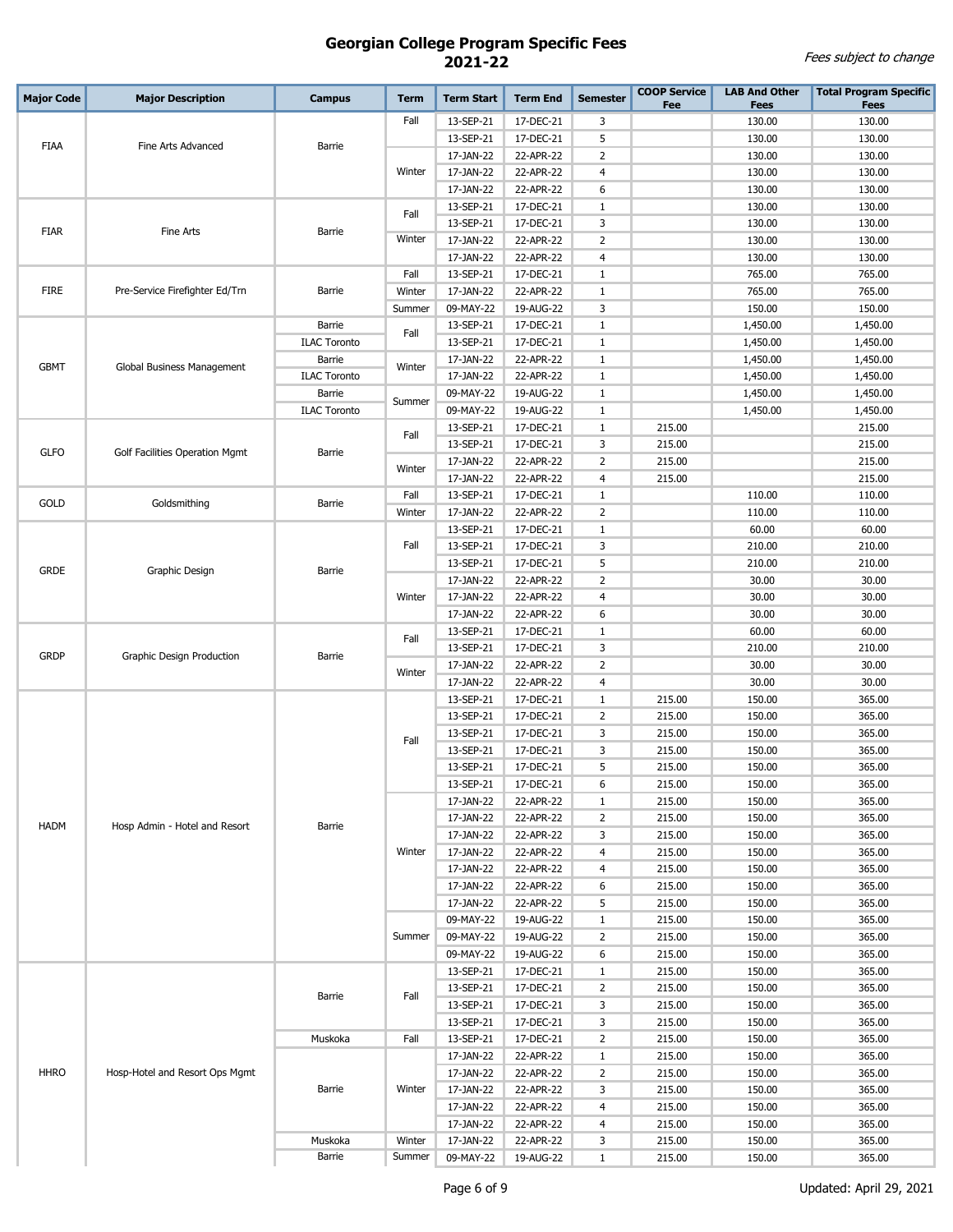| <b>Major Code</b> | <b>Major Description</b>            | <b>Campus</b> | <b>Term</b> | <b>Term Start</b>      | <b>Term End</b>        | <b>Semester</b>     | <b>COOP Service</b><br>Fee | <b>LAB And Other</b><br><b>Fees</b> | <b>Total Program Specific</b><br><b>Fees</b> |
|-------------------|-------------------------------------|---------------|-------------|------------------------|------------------------|---------------------|----------------------------|-------------------------------------|----------------------------------------------|
|                   |                                     |               |             | 09-MAY-22              | 19-AUG-22              | 2                   | 215.00                     | 150.00                              | 365.00                                       |
|                   |                                     |               | Fall        | 13-SEP-21              | 17-DEC-21              | 1                   | 215.00                     | 75.00                               | 290.00                                       |
|                   |                                     |               |             | 17-JAN-22              | 22-APR-22              | 2                   | 215.00                     | 75.00                               | 290.00                                       |
| <b>HRAC</b>       | Heat/Ref/Air Cond Technician        | Barrie        | Winter      | 17-JAN-22              | 22-APR-22              | 4                   | 215.00                     | 75.00                               | 290.00                                       |
|                   |                                     |               | Summer      | 09-MAY-22              | 19-AUG-22              | 3                   | 215.00                     | 75.00                               | 290.00                                       |
|                   |                                     |               |             | 13-SEP-21              | 17-DEC-21              | $\mathbf{1}$        | 215.00                     |                                     | 215.00                                       |
|                   |                                     |               | Fall        | 13-SEP-21              | 17-DEC-21              | $\overline{2}$      | 215.00                     |                                     | 215.00                                       |
|                   |                                     |               |             | 17-JAN-22              | 22-APR-22              | $\mathbf{1}$        | 215.00                     |                                     | 215.00                                       |
| <b>HRMN</b>       | Human Resources Management          | Barrie        | Winter      | 17-JAN-22              | 22-APR-22              | $\overline{2}$      | 215.00                     |                                     | 215.00                                       |
|                   |                                     |               | Summer      | 09-MAY-22              | 19-AUG-22              | $\mathbf{1}$        | 215.00                     |                                     | 215.00                                       |
|                   |                                     |               |             | 09-MAY-22              | 19-AUG-22              | 2                   | 215.00                     |                                     | 215.00                                       |
|                   |                                     |               | Fall        | 13-SEP-21              | 17-DEC-21              | $\mathbf{1}$        | 215.00                     |                                     | 215.00                                       |
| <b>ICSD</b>       | Indigenous Comm and Social Dev      | Barrie        |             | 13-SEP-21              | 17-DEC-21              | 3                   | 215.00                     |                                     | 215.00                                       |
|                   |                                     |               | Winter      | 17-JAN-22              | 22-APR-22              | 2                   | 215.00                     |                                     | 215.00                                       |
|                   |                                     |               |             | 17-JAN-22              | 22-APR-22              | 4                   | 215.00                     |                                     | 215.00                                       |
|                   |                                     |               | Fall        | 13-SEP-21              | 17-DEC-21              | $\mathbf{1}$        | 215.00                     | 50.00                               | 265.00                                       |
| <b>IMDW</b>       | Interactive Media Design - Web      | Barrie        |             | 13-SEP-21              | 17-DEC-21              | 3                   | 215.00                     | 50.00                               | 265.00                                       |
|                   |                                     |               | Winter      | 17-JAN-22              | 22-APR-22              | $\overline{2}$      | 215.00                     | 50.00                               | 265.00                                       |
|                   |                                     |               |             | 17-JAN-22              | 22-APR-22              | 4                   | 215.00                     | 50.00                               | 265.00                                       |
|                   |                                     |               | Fall        | 13-SEP-21              | 17-DEC-21              | $\mathbf{1}$        |                            | 30.00                               | 30.00                                        |
| <b>INDC</b>       | <b>Interior Decorating</b>          | Barrie        |             | 13-SEP-21              | 17-DEC-21              | 3                   |                            | 30.00                               | 30.00                                        |
|                   |                                     |               | Winter      | 17-JAN-22              | 22-APR-22              | $\overline{2}$      |                            | 30.00                               | 30.00                                        |
|                   |                                     |               |             | 17-JAN-22              | 22-APR-22              | 4                   |                            | 30.00                               | 30.00                                        |
| <b>INSS</b>       | <b>Information Systems Security</b> | Barrie        | Fall        | 13-SEP-21              | 17-DEC-21              | $\mathbf{1}$        | 215.00                     |                                     | 215.00                                       |
|                   |                                     |               |             | 13-SEP-21              | 17-DEC-21              | 2                   | 215.00                     |                                     | 215.00                                       |
|                   |                                     |               | Winter      | 17-JAN-22              | 22-APR-22              | $\mathbf{1}$        | 215.00                     |                                     | 215.00                                       |
|                   |                                     |               |             | 17-JAN-22              | 22-APR-22              | $\overline{2}$      | 215.00                     |                                     | 215.00                                       |
|                   |                                     |               | Summer      | 09-MAY-22              | 19-AUG-22              | $\mathbf{1}$        | 215.00                     |                                     | 215.00                                       |
|                   |                                     |               |             | 09-MAY-22<br>13-SEP-21 | 19-AUG-22<br>17-DEC-21 | $\overline{2}$<br>1 | 215.00                     | 110.00                              | 215.00<br>110.00                             |
|                   | Jewellery and Metals                | Barrie        | Fall        | 13-SEP-21              | 17-DEC-21              | 3                   |                            | 110.00                              | 110.00                                       |
| <b>JMET</b>       |                                     |               |             | 17-JAN-22              | 22-APR-22              | $\overline{2}$      |                            | 110.00                              | 110.00                                       |
|                   |                                     |               | Winter      | 17-JAN-22              | 22-APR-22              | 4                   |                            | 110.00                              | 110.00                                       |
|                   |                                     |               | Fall        | 13-SEP-21              | 17-DEC-21              | 1                   | 215.00                     |                                     | 215.00                                       |
| <b>METR</b>       | ElectromechEngTcy-Mechatronics      | Barrie        | Winter      | 17-JAN-22              | 22-APR-22              | 2                   | 215.00                     |                                     | 215.00                                       |
|                   |                                     |               |             | 13-SEP-21              | 17-DEC-21              | $\mathbf{1}$        | 215.00                     | 82.00                               | 297.00                                       |
|                   |                                     |               | Fall        | 13-SEP-21              | 17-DEC-21              | 3                   | 215.00                     | 12.00                               | 227.00                                       |
|                   |                                     |               |             | 13-SEP-21              | 17-DEC-21              | 3                   | 215.00                     | 12.00                               | 227.00                                       |
|                   |                                     |               |             | 17-JAN-22              | 22-APR-22              | 1                   | 215.00                     | 82.00                               | 297.00                                       |
|                   |                                     |               |             | 17-JAN-22              | 22-APR-22              | 2                   | 215.00                     | 12.00                               | 227.00                                       |
| <b>METY</b>       | Mechanical Engineering Technol      | Barrie        | Winter      | 17-JAN-22              | 22-APR-22              | 4                   | 215.00                     | 12.00                               | 227.00                                       |
|                   |                                     |               |             | 17-JAN-22              | 22-APR-22              | 4                   | 215.00                     | 12.00                               | 227.00                                       |
|                   |                                     |               |             | 09-MAY-22              | 19-AUG-22              | 2                   | 215.00                     | 12.00                               | 227.00                                       |
|                   |                                     |               |             | 09-MAY-22              | 19-AUG-22              | 5                   | 215.00                     | 12.00                               | 227.00                                       |
|                   |                                     |               | Summer      | 09-MAY-22              | 19-AUG-22              | 5                   | 215.00                     | 12.00                               | 227.00                                       |
|                   |                                     |               |             | 09-MAY-22              | 19-AUG-22              | 6                   | 215.00                     | 12.00                               | 227.00                                       |
|                   |                                     |               |             | 09-MAY-22              | 19-AUG-22              | 6                   | 215.00                     | 12.00                               | 227.00                                       |
|                   |                                     |               | Fall        | 07-SEP-21              | 22-DEC-21              | $\mathbf{1}$        | 215.00                     |                                     | 215.00                                       |
|                   |                                     |               |             | 07-SEP-21              | 22-DEC-21              | 3                   | 215.00                     |                                     | 215.00                                       |
| <b>MNAV</b>       | Marine Technology - Navigation      | Owen Sound    |             | 10-JAN-22              | 29-APR-22              | 2                   | 215.00                     |                                     | 215.00                                       |
|                   |                                     |               | Winter      | 10-JAN-22              | 29-APR-22              | 4                   | 215.00                     |                                     | 215.00                                       |
|                   |                                     |               |             | 10-JAN-22              | 29-APR-22              | 5                   | 215.00                     |                                     | 215.00                                       |
|                   |                                     |               | Summer      | 09-MAY-22              | 26-AUG-22              | 6                   | 215.00                     |                                     | 215.00                                       |
|                   |                                     |               | Fall        | 07-SEP-21              | 22-DEC-21              | $\mathbf{1}$        | 215.00                     |                                     | 215.00                                       |
|                   |                                     |               |             | 10-JAN-22              | 29-APR-22              | $\overline{2}$      | 215.00                     |                                     | 215.00                                       |
| <b>MTCY</b>       | Marine Engineering Technology       | Owen Sound    | Winter      | 10-JAN-22              | 29-APR-22              | 4                   | 215.00                     |                                     | 215.00                                       |
|                   |                                     |               |             | 10-JAN-22<br>09-MAY-22 | 29-APR-22<br>26-AUG-22 | 5<br>3              | 215.00<br>215.00           |                                     | 215.00<br>215.00                             |
|                   |                                     |               | Summer      | 09-MAY-22              | 26-AUG-22              | 6                   | 215.00                     |                                     | 215.00                                       |
|                   |                                     |               |             | 13-SEP-21              | 17-DEC-21              | $\mathbf{1}$        | 215.00                     | 170.00                              | 385.00                                       |
| <b>MTPS</b>       | Mech Techn-Precision Skills         | Barrie        | Fall        | 13-SEP-21              | 17-DEC-21              | 2                   | 215.00                     | 170.00                              | 385.00                                       |
|                   |                                     |               |             | 13-SEP-21              | 17-DEC-21              | 3                   | 215.00                     | 170.00                              | 385.00                                       |
|                   |                                     |               |             |                        |                        |                     |                            |                                     |                                              |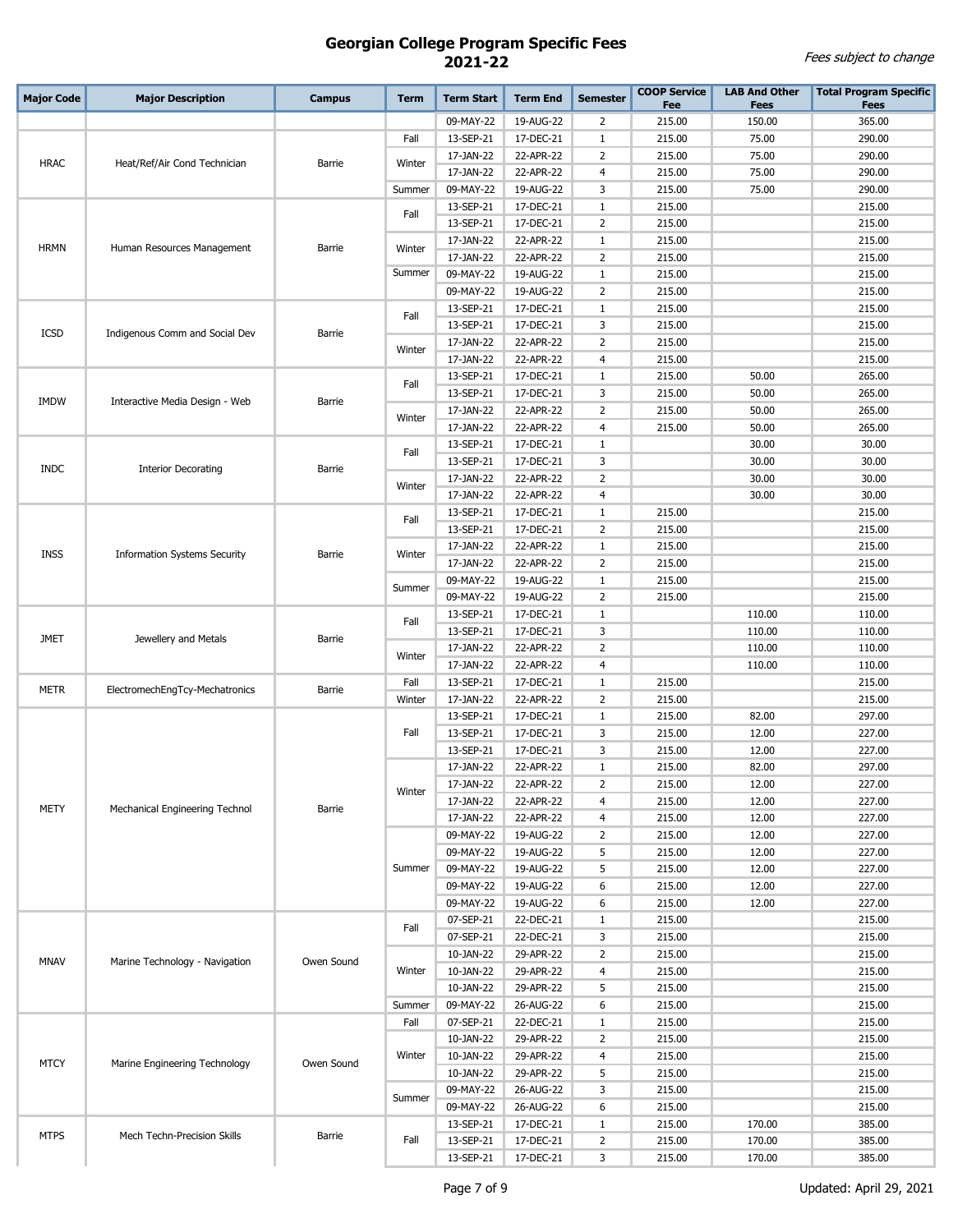| <b>Major Code</b> | <b>Major Description</b>       | <b>Campus</b> | <b>Term</b> | <b>Term Start</b> | <b>Term End</b> | <b>Semester</b> | <b>COOP Service</b> | <b>LAB And Other</b> | <b>Total Program Specific</b> |
|-------------------|--------------------------------|---------------|-------------|-------------------|-----------------|-----------------|---------------------|----------------------|-------------------------------|
|                   |                                |               |             |                   |                 |                 | Fee                 | <b>Fees</b>          | <b>Fees</b>                   |
|                   |                                |               | Winter      | 17-JAN-22         | 22-APR-22       | 2               | 215.00              | 170.00               | 385.00                        |
| <b>MTPS</b>       | Mech Techn-Precision Skills    | Barrie        |             | 17-JAN-22         | 22-APR-22       | $\overline{4}$  | 215.00              | 170.00               | 385.00                        |
|                   |                                |               | Summer      | 09-MAY-22         | 19-AUG-22       | 1               | 215.00              | 170.00               | 385.00                        |
|                   |                                |               |             | 09-MAY-22         | 19-AUG-22       | 3               | 215.00              | 170.00               | 385.00                        |
|                   |                                |               | Fall        | 13-SEP-21         | 17-DEC-21       | $\mathbf{1}$    |                     | 30.00                | 30.00                         |
| <b>MUSM</b>       | Museum and Gallery Studies     | Barrie        | Winter      | 17-JAN-22         | 22-APR-22       | $\overline{2}$  |                     | 30.00                | 30.00                         |
|                   |                                |               | Summer      | 09-MAY-22         | 19-AUG-22       | 3               |                     | 30.00                | 30.00                         |
|                   |                                | Barrie        | Fall        | 13-SEP-21         | 17-DEC-21       | $\mathbf{1}$    | 215.00              |                      | 215.00                        |
|                   |                                |               |             | 13-SEP-21         | 17-DEC-21       | 3               | 215.00              |                      | 215.00                        |
|                   |                                | Owen Sound    | Fall        | 13-SEP-21         | 17-DEC-21       | $1\,$           | 215.00              |                      | 215.00                        |
| <b>OFEC</b>       | Office Admin-Executive (co-op) |               |             | 13-SEP-21         | 17-DEC-21       | 3               | 215.00              |                      | 215.00                        |
|                   |                                | Barrie        | Winter      | 17-JAN-22         | 22-APR-22       | $\overline{2}$  | 215.00              |                      | 215.00                        |
|                   |                                |               |             | 17-JAN-22         | 22-APR-22       | $\overline{4}$  | 215.00              |                      | 215.00                        |
|                   |                                | Owen Sound    | Winter      | 17-JAN-22         | 22-APR-22       | 2               | 215.00              |                      | 215.00                        |
|                   |                                |               |             | 17-JAN-22         | 22-APR-22       | $\overline{4}$  | 215.00              |                      | 215.00                        |
|                   |                                |               |             | 13-SEP-21         | 17-DEC-21       | $\mathbf{1}$    | 215.00              |                      | 215.00                        |
|                   |                                |               | Fall        | 13-SEP-21         | 17-DEC-21       | 3               | 215.00              |                      | 215.00                        |
|                   |                                |               |             | 13-SEP-21         | 17-DEC-21       | 3               | 215.00              |                      | 215.00                        |
| OPTI              | Opticianry                     | Barrie        |             | 17-JAN-22         | 22-APR-22       | $\mathbf{1}$    | 215.00              |                      | 215.00                        |
|                   |                                |               | Winter      | 17-JAN-22         | 22-APR-22       | $\overline{2}$  | 215.00              |                      | 215.00                        |
|                   |                                |               |             | 17-JAN-22         | 22-APR-22       | $\overline{4}$  | 215.00              |                      | 215.00                        |
|                   |                                |               |             | 17-JAN-22         | 22-APR-22       | $\overline{4}$  | 215.00              |                      | 215.00                        |
|                   |                                |               | Summer      | 09-MAY-22         | 19-AUG-22       | $\overline{2}$  | 215.00              |                      | 215.00                        |
|                   |                                |               | Fall        | 13-SEP-21         | 17-DEC-21       | $1\,$           |                     | 50.00                | 50.00                         |
| PARA              | Paramedic                      | Barrie        |             | 13-SEP-21         | 17-DEC-21       | 3               |                     | 50.00                | 50.00                         |
|                   |                                |               | Winter      | 17-JAN-22         | 22-APR-22       | $\overline{2}$  |                     | 50.00                | 50.00                         |
|                   |                                |               |             | 17-JAN-22         | 22-APR-22       | $\overline{4}$  |                     | 50.00                | 50.00                         |
|                   |                                |               | Fall        | 13-SEP-21         | 17-DEC-21       | $\mathbf{1}$    |                     | 50.00                | 50.00                         |
| PARM              | <b>Advanced Care Paramedic</b> | Barrie        | Winter      | 17-JAN-22         | 22-APR-22       | $\overline{2}$  |                     | 50.00                | 50.00                         |
|                   |                                |               | Summer      | 09-MAY-22         | 19-AUG-22       | 3               |                     | 50.00                | 50.00                         |
|                   |                                |               |             | 13-SEP-21         | 17-DEC-21       | $\mathbf{1}$    | 215.00              |                      | 215.00                        |
|                   |                                |               | Fall        | 13-SEP-21         | 17-DEC-21       | $\overline{2}$  | 215.00              |                      | 215.00                        |
|                   | Power Engineering Technology   |               |             | 13-SEP-21         | 17-DEC-21       | 3               | 215.00              |                      | 215.00                        |
|                   |                                |               |             | 13-SEP-21         | 17-DEC-21       | 5               | 215.00              |                      | 215.00                        |
|                   |                                |               | Winter      | 17-JAN-22         | 22-APR-22       | $1\,$           | 215.00              |                      | 215.00                        |
|                   |                                |               |             | 17-JAN-22         | 22-APR-22       | 2               | 215.00              |                      | 215.00                        |
| PETY              |                                | Owen Sound    |             | 17-JAN-22         | 22-APR-22       | 3               | 215.00              |                      | 215.00                        |
|                   |                                |               |             | 17-JAN-22         | 22-APR-22       | $\overline{4}$  | 215.00              |                      | 215.00                        |
|                   |                                |               |             | 09-MAY-22         | 19-AUG-22       | $\mathbf{1}$    | 215.00              |                      | 215.00                        |
|                   |                                |               |             | 09-MAY-22         | 19-AUG-22       | $\overline{2}$  | 215.00              |                      | 215.00                        |
|                   |                                |               | Summer      | 09-MAY-22         | 19-AUG-22       | 3               | 215.00              |                      | 215.00                        |
|                   |                                |               |             | 09-MAY-22         | 19-AUG-22       | 4               | 215.00              |                      | 215.00                        |
|                   |                                |               |             | 09-MAY-22         | 19-AUG-22       | 5               | 215.00              |                      | 215.00                        |
|                   |                                |               | Fall        | 13-SEP-21         | 17-DEC-21       | $\mathbf{1}$    |                     | 125.00               | 125.00                        |
| PHOT              | Photography                    | Barrie        |             | 13-SEP-21         | 17-DEC-21       | 3               |                     | 125.00               | 125.00                        |
|                   |                                |               | Winter      | 17-JAN-22         | 22-APR-22       | $\overline{2}$  |                     | 125.00               | 125.00                        |
|                   |                                |               |             | 17-JAN-22         | 22-APR-22       | $\overline{4}$  |                     | 125.00               | 125.00                        |
|                   |                                |               | Fall        | 13-SEP-21         | 17-DEC-21       | $\mathbf{1}$    | 215.00              | 50.00                | 265.00                        |
| <b>RAPP</b>       | Research Analyst               | Barrie        | Winter      | 17-JAN-22         | 22-APR-22       | $1\,$           | 215.00              | 50.00                | 265.00                        |
|                   |                                |               |             | 17-JAN-22         | 22-APR-22       | $\overline{2}$  | 215.00              | 50.00                | 265.00                        |
|                   |                                |               | Summer      | 09-MAY-22         | 19-AUG-22       | $\overline{2}$  | 215.00              | 50.00                | 265.00                        |
|                   |                                |               |             | 13-SEP-21         | 17-DEC-21       | $1\,$           | 215.00              | 200.00               | 415.00                        |
|                   |                                |               | Fall        | 13-SEP-21         | 17-DEC-21       | $\overline{2}$  | 215.00              | 205.00               | 420.00                        |
|                   |                                |               |             | 13-SEP-21         | 17-DEC-21       | 3               | 215.00              | 200.00               | 415.00                        |
| <b>RELS</b>       | Recreation/Leisure Services    | Barrie        |             | 13-SEP-21         | 17-DEC-21       | $\overline{4}$  | 215.00              | 205.00               | 420.00                        |
|                   |                                |               |             | 17-JAN-22         | 22-APR-22       | $\mathbf{1}$    | 215.00              | 200.00               | 415.00                        |
|                   |                                |               | Winter      | 17-JAN-22         | 22-APR-22       | $\overline{2}$  | 215.00              | 205.00               | 420.00                        |
|                   |                                |               |             | 17-JAN-22         | 22-APR-22       | 3               | 215.00              | 200.00               | 415.00                        |
|                   |                                |               |             | 17-JAN-22         | 22-APR-22       | $\overline{4}$  | 215.00              | 205.00               | 420.00                        |
|                   |                                |               |             | 13-SEP-21         | 17-DEC-21       | $\mathbf{1}$    |                     | 317.00               | 317.00                        |
| <b>SPRT</b>       | Sport Administration           | Barrie        | Fall        | 13-SEP-21         | 17-DEC-21       | $\overline{2}$  |                     | 317.00               | 317.00                        |
|                   |                                |               |             | 13-SEP-21         | 17-DEC-21       | 3               |                     | 317.00               | 317.00                        |